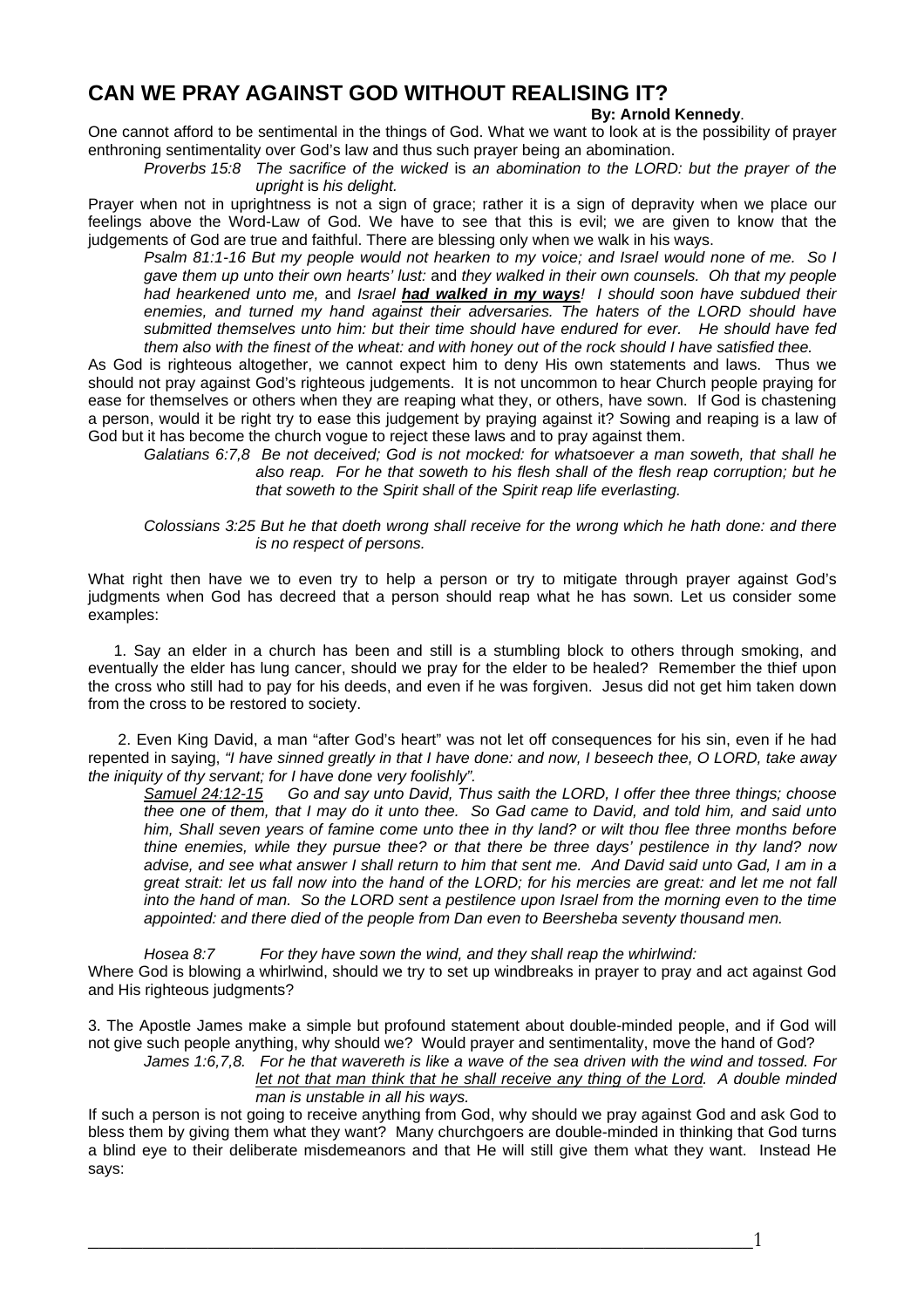*Psalm 106:14-15 But lusted exceedingly in the wilderness, and tempted God in the desert. And he gave them their request; but sent leanness into their soul.* 

Most people in our churches have leanness in their souls!

4. Should we pray for people with doctrinal error? Are we too sentimental to obey?

*2 John 9 Whosoever transgresseth, and abideth not in the doctrine of Christ, hath not God. He that abideth in the doctrine of Christ, he hath both the Father and the Son. If there come any unto you, and bring not this doctrine, receive him not into your*  house, neither bid him God speed: For he that biddeth him God speed is partaker of *his evil deeds.* 

Popular sentimentality does not instruct alone these lines. "God speed" in Greek means "*to rejoice and be glad*" and "*to give one a greeting*". "*God speed*" is an interesting expression because neither does "*God*" nor "*speed*" appear in the Greek text. The words have to do with "*rejoicing with and giving greetings to*". Can we "*give greetings to*" or rejoice with those who "*abideth not in the doctrine of Christ",* lest we become a "partaker" [which means "*to enter into fellowship, join one's self to an associate, make one's self a sharer or partner, to come into communion with"*] in the same condemnation. And, we need to understand the meaning of "*abideth not in the doctrine of Christ",* because what we have to struggle with is a particular subtle incitement to disobedience through praying for or "*rejoicing with and giving greetings to"* those we should not. Churches can be menacing because of this incitement to disobedience. The matter is one of doctrine here rather than perfection of behavior. Remember Jesus says in John 17:9, "*I pray for them: I pray not for the world, but for them which thou hast given me; for they are thine*". So Jesus does not pray for everyone why should we?. We have to answer the following questions.

- Should I pray with or hug one who remains a Bahai , a Jehovah Witness, a Roman Catholic, or a Mormon, etc?
- Should I commune with those who support ancestor worship and who pray to ancestors at the same time as professing Christ? This may include Roman Catholics, Maoris or those of other ethnic extractions.
- Should I pray for and with those about whom God says "Pray not"? [1 John 5:16 "*There is a sin unto death: I do not say that he shall pray for it. All unrighteousness is sin: and there is a sin not unto death".*] There are those Jesus did not pray for [John 17:9, that is the 'world' of those who were not His].
- Should I pray with someone I am not to eat with? [1 Cor 5:11 "*But now I have written unto you not to keep company, if any man that is called a brother be a fornicator, or covetous, or an idolater, or a railer, or a drunkard, or an extortioner; with such an one no not to eat"*]. Can we then pray with a disobedient 'brother" for his welfare, apart from leading him to repentance?

If these people are nice and generous people and even good living people, yes, or even old friends, does sentimentality change God's word?

We must believe the "*For he that biddeth him God speed is partaker of his evil deeds*." To do this is to be found praying against God and what is reaped from this is judgement, not blessing for anyone. The assumption that prayer is holy and carries more weight than God's word is not valid. It is seeking our will rather than God's will, and the enthronement of sentimentality. We cannot nag God into compliance with our wishes, even if we think our wishes are virtuous. Instead we will reap judgement from God, and we do not want to be "*partaker of his evil deeds"* through disobedience. Now we might understand why we feel very uncomfortable when we hear prayers that are a hope rather than being in accord with God's will as shown in His Word. It has been said that this is exalting feelings and prayers to a position of ascendancy over God Himself, thinking this position is a holy one. And, vows are to be made to God, to be witnessed by man but not made to man.

5. There are very few purely Protestant churches today. It has become the vogue to pray with and for those who worship the Queen of Heaven, and in doing this we have to ask if the churches have become pimps for the Roman whore that sits in the city on the seven hills. Such praying is against God! [See Jer. 7:16, 11:14, 14:11, 17:9 and 17:15].

*Jeremiah 7:16-18 Therefore pray not thou for this people, neither lift up cry nor prayer for them, neither make intercession to me: for I will not hear thee. Seest thou not what they do in the cities of Judah and in the streets of Jerusalem? The children gather wood, and the fathers kindle the fire, and the women knead their dough, to make cakes to the queen of heaven, and to pour out drink offerings unto other gods, that they may provoke me to anger.* [See Rev. 17 and Jer.44 also].

Should we then agree with, or pray 'God speed' to those who accept Mary as the co-mediator [1 Tim.2:5] or say that the Mass is no longer blasphemy? [Rom.6:10, Heb.7:27, Heb. 9:12, Heb. 9: 26-28, Heb. 10:10, 1 Peter 3:18]. Can we disobey God in fellowship when it comes to those who add Roman Catholic sacraments as being necessary to salvation?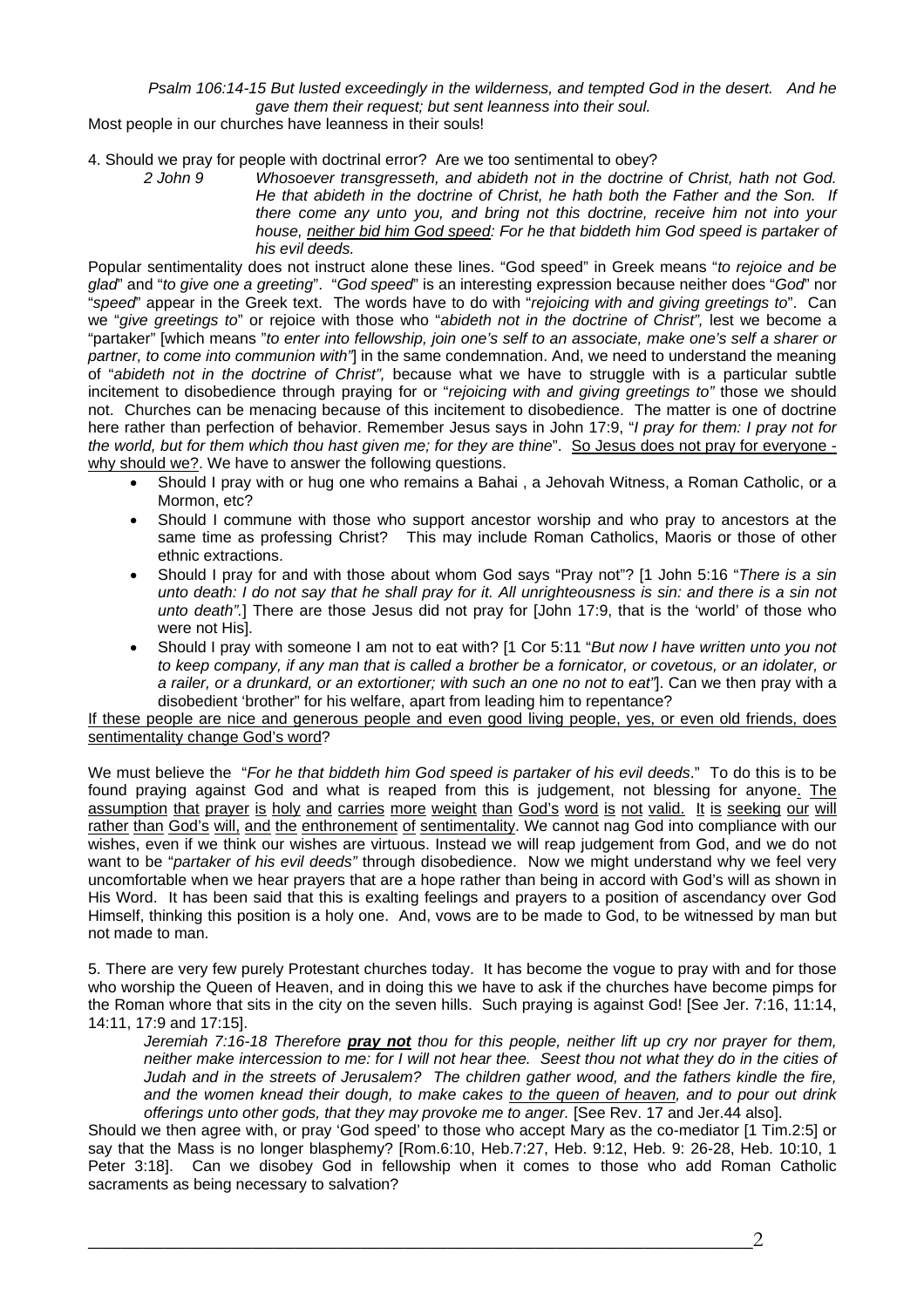6. Paul says, *'But if the unbelieving depart, let him (her) depart'-(I* Cor.7:15). Godly parents must be on the side of the Law of God-(Deut. 21:18-21), not on the side of rebellious children. In the case of an unbelieving spouse who has 'departed' there is no demand to pray for that person. Instead of doing this, people tend to pray to God for a conversion and then act as though they must obey their hope but not God's word! They assume that their prayer is especially holy and carries more weight than God's word.

They expect God to answer their prayers when they pay no attention to God's word . Our love for an ungodly spouse or child cannot sanctify our refusal to obey God's word. Have we done well by our stubborn insistence that our wishes and prayers must outweigh God's word? Too often such praying people insist in seeing their position as the holy one. They will say that, in spite of their pastor's counsel and the word of friends, they cling to their prayers for the spouse's or child's conversion. But their persistence is evidence of sin, not grace. If conversion later occurs, it may do so as a consequence of repentance on the part of the praying person who has come to terms with God's Law, not his hopes nor his prayers.

7. There are times when God forbids us to pray with certain persons (I Jn. 5:16); there are certain persons we are not to help.

*2 John 10 If there come any unto you, and bring not this doctrine, receive him not into your house, neither bid him God speed:* 

*2 Chronicles 19:2 And Jehu the son of Hanani the seer went out to meet him, and said to king Jehoshaphat, Shouldest thou help the ungodly, and love them that hate the LORD therefore is wrath upon thee from before the LORD.* 

Yes, God says wrath! God does not say he does nothing in such cases. Rather, he places limits on our freedom to pray. Too often, praying is a way of saying, *'My will be done'*. One determined mother routinely asked friends to pray with her for her very wayward son who had left home, saying*, 'I am determined that he come to know the Lord'* She was in effect saying*, 'My will be done*,' and she was determined to nag God into compliance. Her prayers were not answered, and she became more and more a caricature of a Christian. Prayer is no substitute for obeying God; it cannot replace obedience. Stubborn insistence that prayers be answered has done damage to relationships. People who disregard God's plain word in praying for a miracle and what they want should not be surprised if the answer received is their own judgement instead.

8. Take 2 Corinthians 6:17 "*Wherefore come out from among them, and be ye separate, saith the Lord, and touch not the unclean thing; and I will receive you*". 'Thing' is an added word and the word "touch" is used in 1 Cor. 7:1 of sexual activity. This parallels Ezra 10:11-12, "*Ye have transgressed, and have taken strange*  [or foreign] wives, to increase the trespass of Israel. Now therefore make confession unto the LORD God of *your fathers, and do his pleasure: and separate yourselves from the people of the land, and from the strange*  [i.e. foreign] *wives*", so should we pretend that to try to pray against God for the salvation of other than God's people is somehow virtuous? Should we follow or pray for a movement such as Promise Keepers for instance where there is a hidden motive to encourage race-mixing?

9. Then we have what primarily applies to some homosexuals. "*For this cause God gave them up unto vile affections*" and "*And even as they did not like to retain God in their knowledge, God gave them over to a reprobate mind, to do those things which are not convenient".* Might we pray against God here? There are two mentions of "without remedy" in the Book of Proverbs, namely, "*Therefore shall his calamity come suddenly; suddenly shall he be broken without remedy*" and "*He, that being often reproved hardeneth his neck, shall suddenly be destroyed, and that without remedy*". Will praying change this?.

10. Should we pray for those who have rejected their inheritance? *"Lest there be any fornicator, or profane person, as Esau, who for one morsel of meat sold his birthright. For ye know how that afterward, when he would have inherited the blessing, he was rejected: for he found no place of repentance, though he sought it carefully with tears".* 

In all these matters we are required to judge righteous judgement, or as Paul puts it, *"judge ye what I say*"..

## **IGNORANCE IS NO EXCUSE.**

One thing that is very clear, and that is that the principle expressed in Lev. 5:17 is valid, "*And if a soul sin,*  and commit any of these things which are forbidden to be done by the commandments of the LORD; *though he wist it not, yet is he guilty, and shall bear his iniquity*". Should we then associate in fellowship with people who profess but who just do not want to know and thus must *bear their iniquity*? As pointed out earlier, "*For he that biddeth him God speed is partaker of his evil deeds"*. God says this, not me!

 $\overline{\phantom{a}3}$